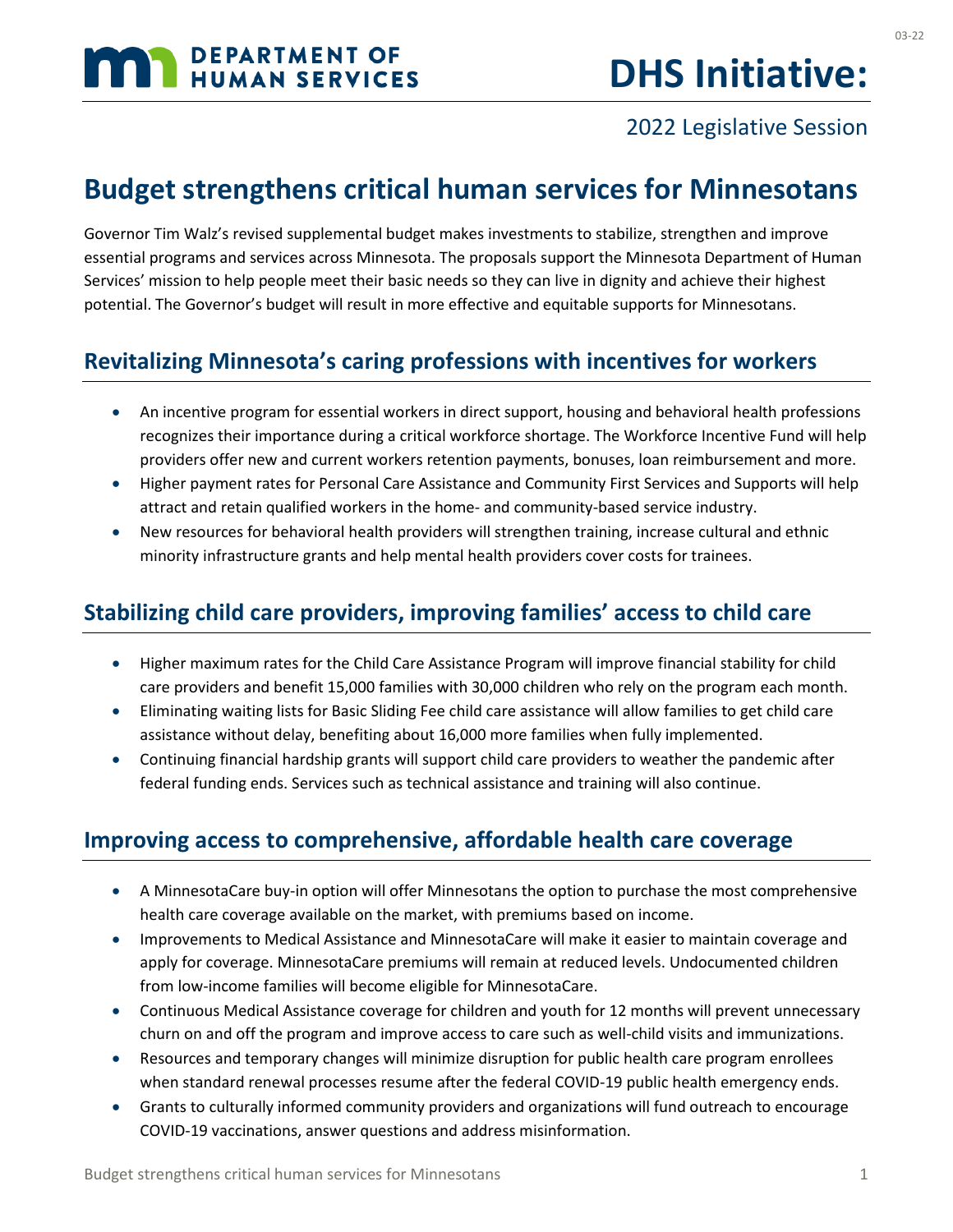### **Expanding housing services, strengthening efforts to address homelessness**

- Increased funding will expand the capacity of emergency shelters and services across Minnesota, with support for providers to cover higher costs, renovate facilities and improve safety and sanitation.
- Capital improvement grants will enable local and Tribal governments to renovate existing emergency homeless shelters and acquire land and build new emergency shelter facilities.
- Additional investments will strengthen supports and housing units for youth experiencing homelessness, with an emphasis on young parents and LGBTQ+ youth.
- Higher base funding for the Community Living Infrastructure program will ensure ongoing support for outreach and transition support for people experiencing homelessness.

#### **Ensuring better access to food, enhancing Minnesotans' food security**

- Resources for Tribal Nations and American Indian organizations will support better access to food security programs, culturally relevant food supports and food sovereignty for Tribal Nations.
- Grants will be available for food shelves to upgrade and expand their facilities, addressing issues including safety improvements, freezer and storage space, and deferred maintenance.
- Food and meal programs will receive support to get food and COVID-19 supplies, and outreach will help eligible Minnesotans enroll in the Supplemental Nutrition Assistance Program.

#### **Expanding access to behavioral health care for children and adults**

- Funding will support more beds in children's inpatient mental health and psychiatric residential treatment facilities, with resources to expand acute psychiatric care for children.
- A permanent funding increase will strengthen mobile crisis services and improve access.
- Intensive treatment in foster care will become available to children who are at risk of out-of-home placement, with services including therapy, family psychoeducation and crisis assistance.
- Programs that offer supportive services for people with serious mental illnesses who are homeless will expand to include people with substance use disorders.
- New resources will address Minnesota's opioid crisis by aligning rates for opioid treatment providers and supporting prevention activities and culturally relevant practices and approaches in American Indian and other disproportionately impacted communities.

# **Strengthening families and reducing the need for out-of-home placements**

- Upstream investments to promote family well-being and prevent unnecessary trauma will aim to reduce the number of children entering the child welfare system. Funding for prevention programs will expand.
- New staff trained in the Indian Child Welfare Act (ICWA) will help expand prevention and early intervention efforts to keep American Indian children from entering the child welfare system.
- The Mille Lacs Band of Ojibwe will receive funding to implement Minnesota's American Indian Child Welfare Initiative, offering culturally based services for child welfare and other human services.